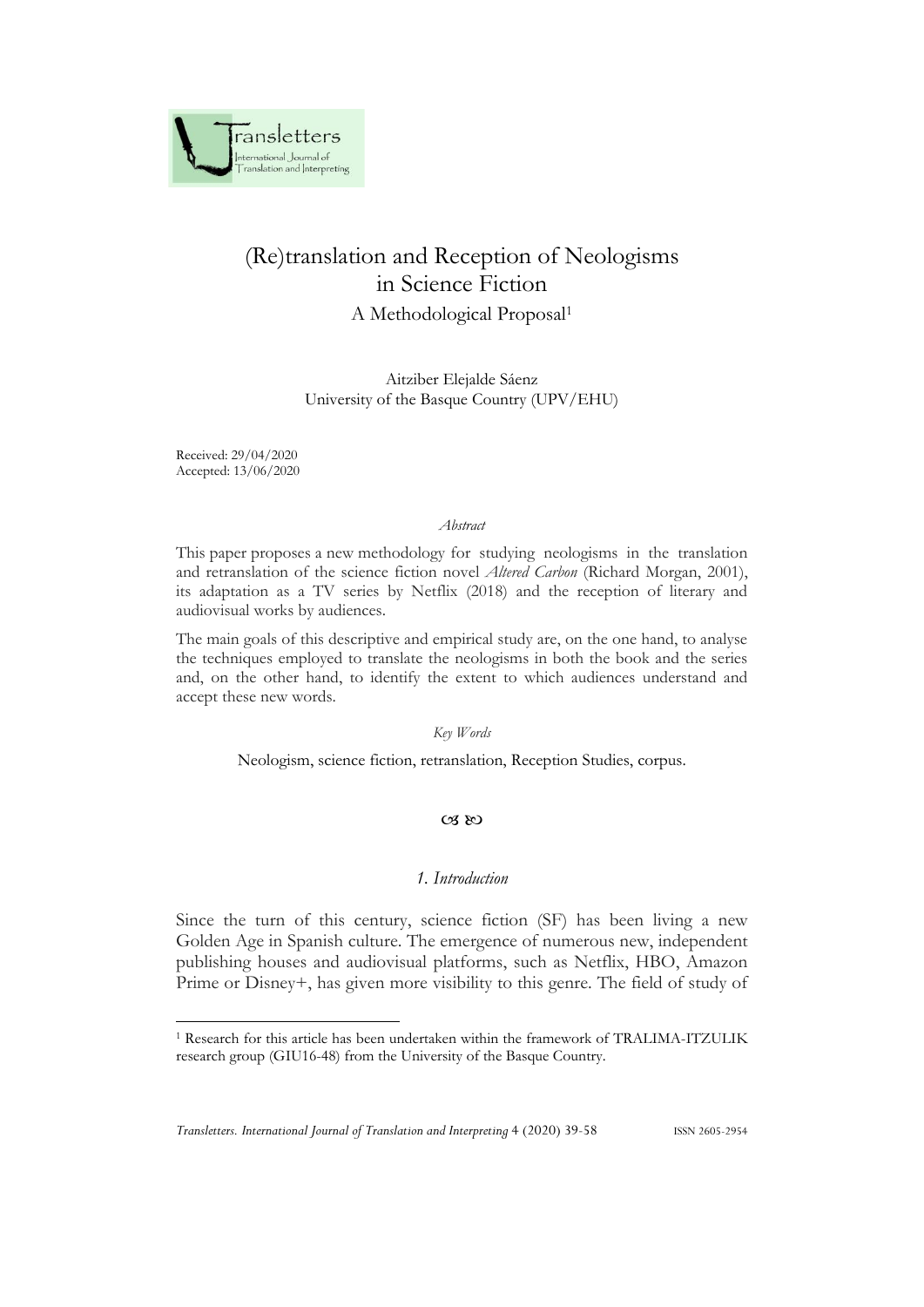translation in SF has not yet been explored in depth, let alone its retranslation (or lack of it) and reception.

This study focuses on the translation of neologisms, i.e. the new words created *ad hoc* for a specific piece of work. As explained by Korpi (2017: 89), "[T]he translators carry the neologies as the voice of the genre of science fiction to another language and thus control the building of the target text's science fiction reality". This reality is what the target audience<sup>2</sup> has to recreate in their minds and understanding the new words is a vital step in the process. Translators play a fundamental role in the transferring of these new lexica and, for that reason, this study could help them to make decisions based on audience opinion.

Thus, a brief overview of SF and its characteristics is presented, focusing on neologisms. Then *Altered Carbon* and its author are introduced. This work was chosen on the one hand due to its high number of neologisms and on the other because there are two different translations published in Spain and it has been adapted as a Netflix series. Section Three below explores the translation and retranslation of SF from a historical point of view and analyses the different causes behind the decision to retranslate a work, which is the case of this study. Next, this paper outlines the current state of the art in the field of Reception Studies, because the methodology employed entails both descriptive and empirical analyses.

The methodological proposal is divided in two parts: the first is a descriptive analysis of the techniques employed to build the neologisms in the original text and those employed to translate them into Spanish. The aim is to determine whether there is a common tendency when translating this vocabulary or whether there are significant changes from translator to translator. Apart from that, the paper looks at whether the series is based on any of the translations of the novels or whether there is a third (or fourth) version of the neologisms in Spanish. This descriptive analysis forms the basis for the empirical analysis, which consists of a reception experiment. The objective of this reception experiment is to identify the level of understanding of these new words and their acceptability to audiences.

<sup>&</sup>lt;sup>2</sup> In this paper, the term "audience" is intended to include readers, viewers, spectators and any other recipient of the work.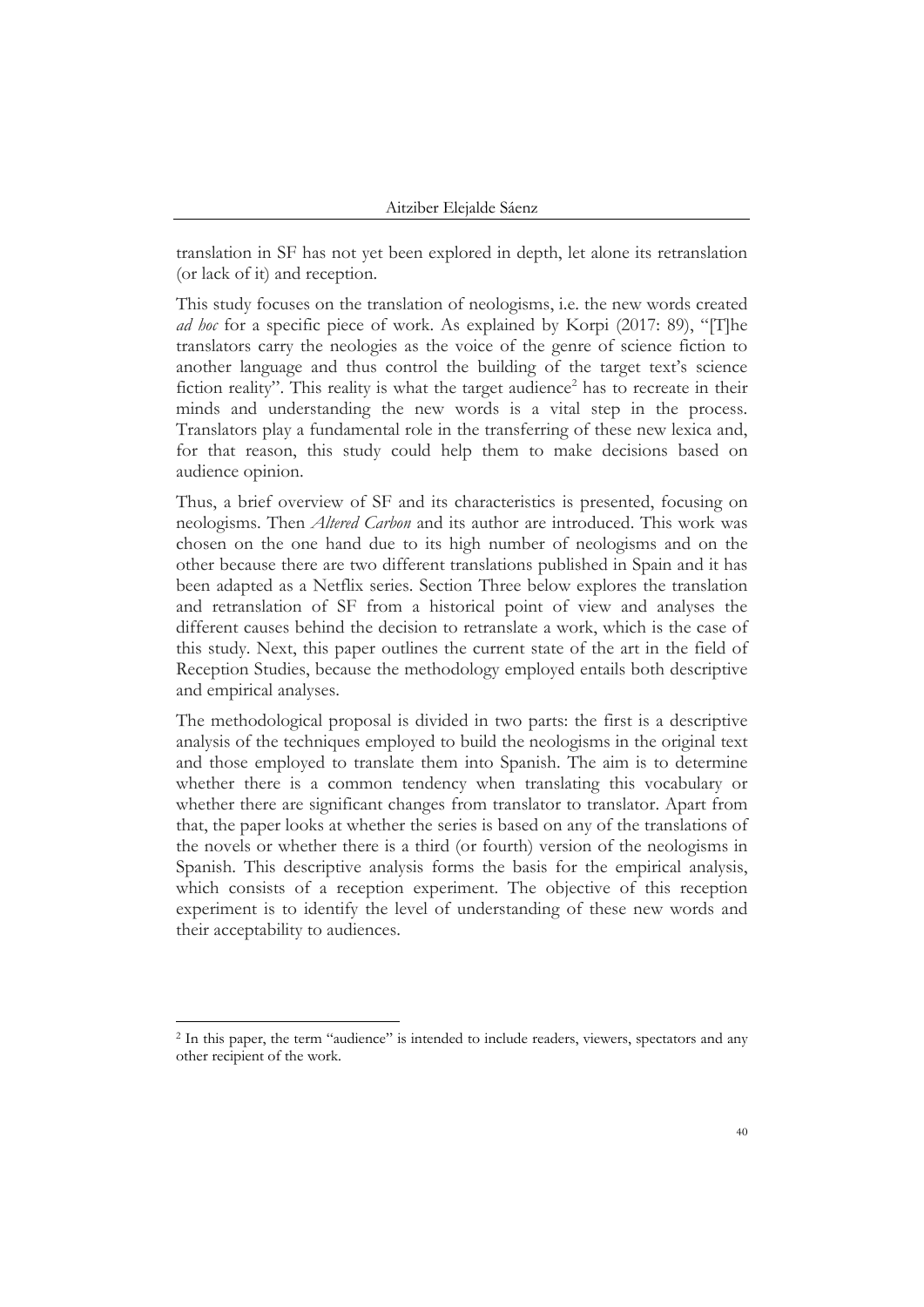It is, therefore, a multimodal, transmedia descriptive and reception study that may change the existing preconceptions about the importance of translating these new words in the genre of SF.

## *2. Science fiction*

This section presents a brief definition of SF and its characteristics (focusing on neologisms), and introduces the author and the works analysed in the study.

#### *2.1. Definition*

It is assumed that SF was born in the late nineteenth century and grew up during the first half of the twentieth century until its Golden Age (1937-1950), but it was not until the period known as the New Wave (60s and 70s) that the genre reached maturity (Barceló, 2015). The origin of the term *science fiction* dates back to 1926 and is attributed to Hugo Gernsback (Card, 2013). Before that time, other denominations were used such as utopias, gothic novels or, in the words of Jules Verne, science novels (Barceló, 2015).

It can undoubtedly be assured that SF is a literary genre, but there is no consensus as to what can be included in SF and what cannot. In Spain, fans have referred to literary works classified as SF, Fantasy and Terror as *literatura de género*, which may be considered a poor designation taking into account that there is a myriad of different literary genres. These three genres (SF, Fantasy and Terror) have also been included in the category of Fantastic Literature but, although they share common characteristics (the introduction of new worlds and unrealistic stories), distinctions can be drawn, though they are sometimes quite blurred. Nowadays, the preferred term to cover these three genres is speculative fiction (Clute and Nicholls, 2020).

As can be seen in the extensive studies about SF, there is no unanimous definition. Some critics have offered their own approaches, from Gernsback's "a charming romance intermingled with scientific fact and prophetic vision" to Norman Spinrad's "science fiction is anything published as science fiction" (Roberts, 2006: 2). One of the greatest authors of the genre, Isaac Asimov, once said that SF is the branch of literature that deals with the reaction of human beings to changes in science and technology (Barceló, 2015). This is the definition that best suits the "plot" of the work under research here.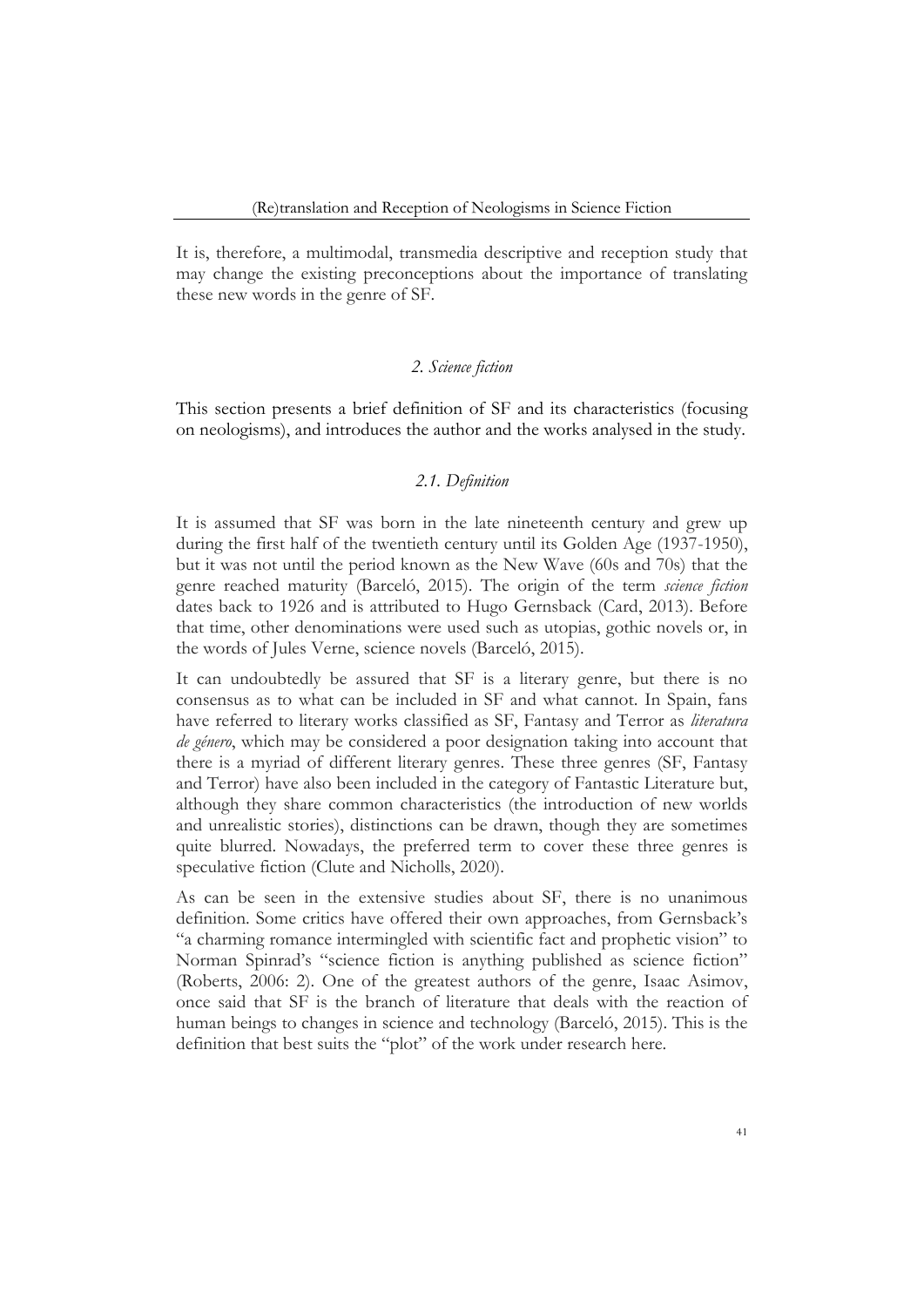## *2.2. Characteristics*

As mentioned above, SF can be differentiated from other genres due to the characteristics of the stories told, for example time travel, space exploration, contact with aliens, interplanetary wars, scientific and technological advances, among others. These characteristics affect how the translator approaches an SF text in the original language as s/he must not only convey the different worldview of the other language but also the subtleties of an entirely different world (MacLean, 1997).

Csicsery-Ronay Jr. (2008) categorised seven *beauties* (or characteristics) that audiences desire from the genre: fictive neology, fictive novums (the "new thing" the story is about), future history, imaginary science, the sciencefictional sublime, the science-fictional grotesque and the *Technologiade<sup>3</sup>* .

Although the relevance of these categories could be thoroughly debated, the truth is that the first beauty (fictive neology) is the most perceivable at first sight by the audience. This study focuses on the translation of neologisms, as this has been considered the main translation problem in SF (Schüler, 2006). The next section thus deals with the procedures for the creation of these new words, as they affect the translation process.

# *2.2.1. Fictive neology*

When creating new worlds which are alien to the one with which people are familiar it is necessary to find convincing signifiers for the new signifieds, because those signifieds have no referents in the reality known to the audience (Wozniak, 2014). To do this, writers use a great variety of mechanisms, also referred to as *literary neologisms* by Albadalejo (2008).

Various authors have made different proposals for classifying types of neologisms. Cabré Castellví (2006) talks about form, semantic and syntactic neologisms, loanwords and others (cases with no clear category). With regard to SF, Csicsery-Ronay Jr. (2008) differentiates only between *neologies and neosemes* and Schüler (2006) between *Inhalt and Form Neologismen*<sup>4</sup> .

<sup>&</sup>lt;sup>3</sup> "The epic of the struggle surrounding the transformation of the cosmos into a technological regime" (Csicsery-Ronay Jr., 2008).

<sup>4</sup> Source in German: "neologisms of content and form" (own translation).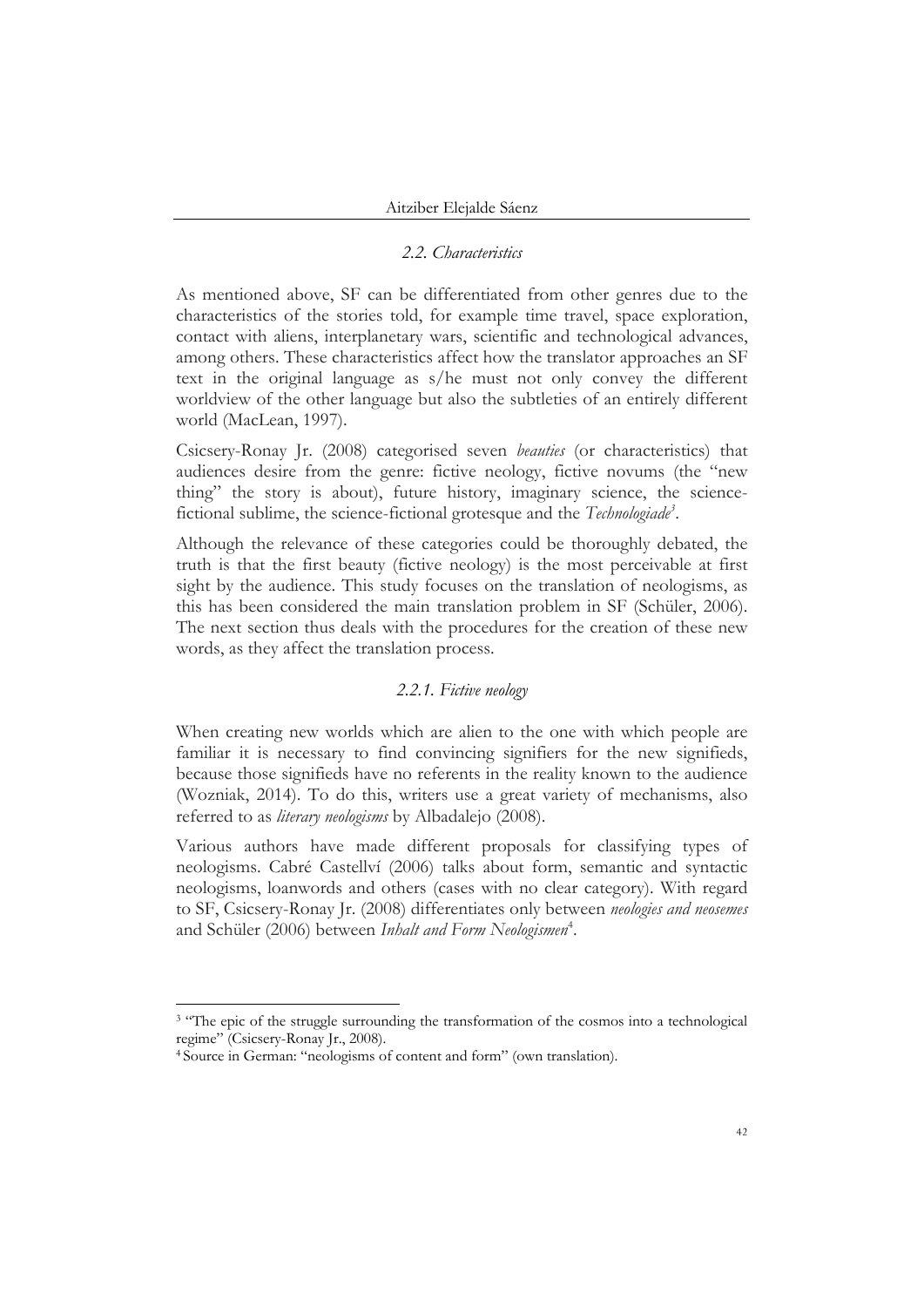It is necessary to know in depth the mechanisms for creating new words in order to be able to translate them. Many researchers have studied these mechanisms (or procedures), such as Sánchez Lobato (2008), Díaz Hormigo (2007), Martínez de Sousa (2002), Martín Camacho (2007) and Galán Rodriguez (2008). Based on their investigations, the procedures could be divided into two categories: creation and adoption. Creation includes the procedures that deal with the formation of new words. Adoption includes the procedures that deal with the new sense of a word and with the use of words from different languages.

These procedures are used for the detection and classification of neologisms from the corpus of texts. The next section introduces the author Richard Morgan and the works used to compile that corpus.

## *2.3. About the author and his work*

Richard K. Morgan (London, 1965) is a British writer of SF and fantasy. After graduating from college, he travelled the world and worked for 14 years teaching English as a foreign language. During that time he lived in Madrid, where he learned Spanish, a language he now speaks fluently.

*Altered Carbon*, his first novel, was published in 2002 by Gollancz and the next year it won the Philip K. Dick Award. It is the first volume of a trilogy (the Takeshi Kovacs trilogy), the other parts of which are *Broken Angels* and *Woken Furies*. Apart from that, he has also written a fantasy trilogy, three independent novels, three graphic novels and two computer games.

Due to the success of *Altered Carbon*, Warner Bros bought the rights to make a feature film, but this never came to fruition. In February 2018, Netflix aired a 10-episode series based on the first novel, produced by Skydance Media and Laeta Kalogridis. The second season, based on the second novel, was aired in February 2020.

In *Altered Carbon* we meet Takeshi Kovacs, the last of a group of warriors who were defeated when they rose up against the world order. In the twenty-fifth century, advances in technology have redefined life itself, and Takeshi is resleeved into a new body in Bay City, where he must investigate the murder of the man who has hired him.

*Altered Carbon* was first published in Spain in 2005 by Minotauro, the translation was titled *Carbono alterado* and was carried out by Marcelo Tombetta and Estela Gutiérrez. In 2016, a second translation was published by Gigamesh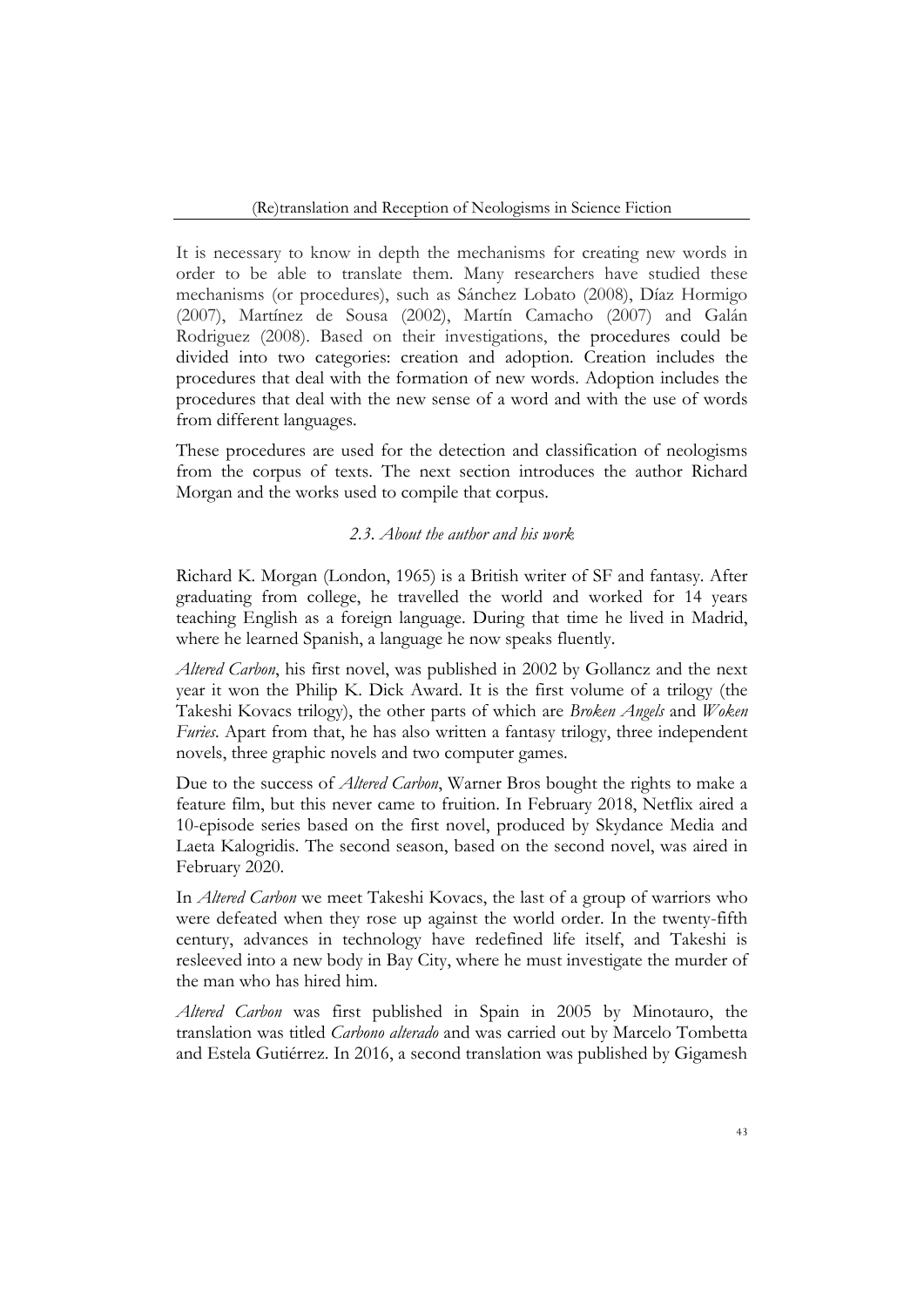under the name of *Carbono modificado,* done by Juanma Barranquero. The Netflix series was aired in Spanish at the same time as the original version and was translated for dubbing by María Sieso. Unfortunately, no information on the identity of the author of the subtitles offered by the platform is available.

This study explores a transmedia narrative (also called transmedia storytelling, cross-media seriality or multiplatform storytelling) and, as indicated by Chaume (2018: 98), "Names of characters, names of places, background history, relations between characters […], idiolects, some iconic words or phrases, etc. are maintained in all narratives". Neologies, as defined in this paper, fall within that "iconic words" category and are the main aspect analysed, to see whether they are maintained or not.

## *3. (Re)translating science fiction*

In Spain, it was through translations that the public came to know science fiction (López-Pellisa, 2018) and they influenced writers to start producing SF. During the nineteenth century and the first half of the twentieth the main influences came from Great Britain (H. G. Wells) and France (Jules Verne) but in the second half of the twentieth century it was the American model that was imported and this marked the end of the high consideration that this literature had enjoyed (Martín Rodríguez, 2018). One of the main turning points of the genre in Spain was the arrival of the Argentinian publisher Francisco Porrúa, founder of the publishing house Minotauro, in Barcelona in the 70s. He promoted the translation of the most renowned authors and was himself also a translator (López-Pellisa, 2018).

During the 1970s and 80s, most of the translations published in the Spanish-speaking world were produced by publishers or fans, not by experienced translators. This may be due to the fact that this literature was read only by a small group of people, a minority that usually did not pay attention to the language of the text but to the content of the stories. With the expansion of this genre and its popularisation, Spanish fans started to call for new translations of the classics due to their archaic language. Yet the response of many publishing houses was to revise and reprint the old texts. In this context, there are now publishers such as Ediciones Nevsky, Cátedra, Nova or Gigamesh that promote the retranslation (or at least the in-depth revision) of classics.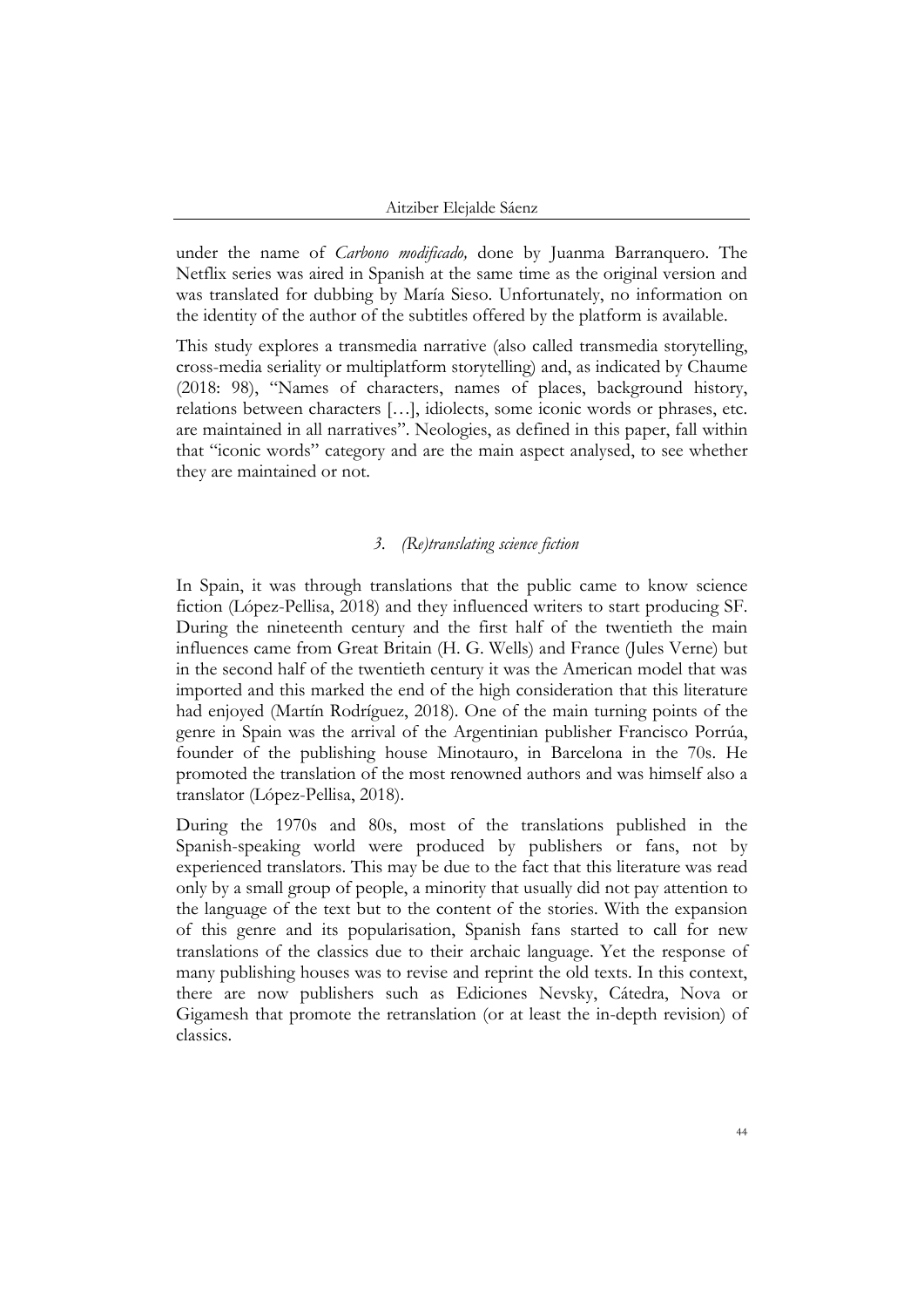There are several reasons why publishers decide to produce a new translation (a new edition or a new interpretation of the source language, a new purpose in the target language, an unsatisfactory or outdated translation, etc.), but the practice is diffuse and uncontrollable (Sánchez Iglesias, 2013). Hurtado Albir (2016) claims that every text is a product of its time and that translations are conditioned by their period. She also says that the ageing of translations is what gives rise to the retranslation phenomenon and that the main determining factor is language, e.g. typos, vocabulary, morphosyntax and style.

This concept of *ageing* has been discussed in depth by different researchers (Berman, 1990; Gambier, 1994; Susam-Sarajeva, 2003; etc.) but it was Pym (1998) who first established a distinction between *passive* and *active* retranslations:

- Passive retranslations are done for reasons of time, geography or dialect and do not compete with one another.
- Active retranslations are the translations published in the same cultural location or generation; they introduce a marked negativity as to the validity of previous translations.

Mathijssen (2007) adds that active retranslations are due to disagreements over translation strategies and that they are a symptom of conflicts between people or groups within the target culture, for example, between the groups of 'publishing' and 'academia'.

The case discussed in this study is an example of active retranslation, as the first translation was published in 2005 and the second one in 2016. The question is why there are two translations of a work not considered canonical of the genre, when there are other works with much older translations that have not been revised.

The answer may be found in the introduction written by Sara Martín to the translation published by Gigamesh (the second one): "La presente traducción, [...], está avalada por el autor, que habla con fluidez el castellano"<sup>5</sup>. It can be assumed, therefore, that the first translation did not satisfy the author. Zaro (2007) affirms that successive retranslations of a work can make up a corpus from which to locate, among other things, the conflictive points for translation set out in the original. This study investigates whether neology is one of those

<sup>&</sup>lt;sup>5</sup> Source in Spanish: "This translation [...] is approved by the author, who speaks Spanish fluently" (own translation).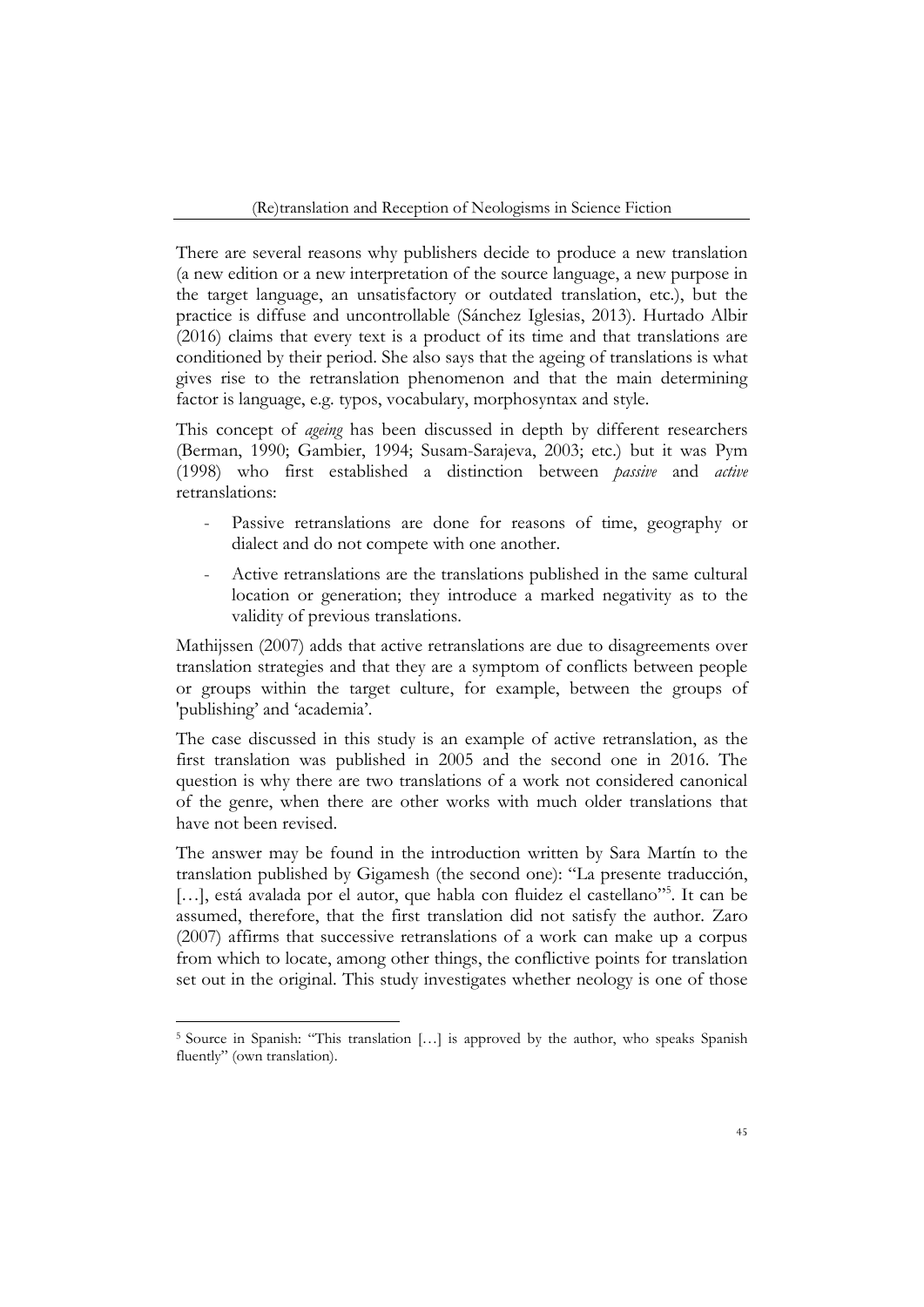*conflictive points.* Tobar (2014) states that translating these lexica is a challenge, a responsibility and a privilege, as the translator is opening a path that may have a continuation.

Although the concept of retranslation has been linked almost exclusively to literary translation (Chaume, 2007), the study reported here includes audiovisual texts as it is considered, on the one hand, that adaptation as a series is a (partial) retranslation of the book and, on the other hand, that subtitles are also a retranslation of the dubbed version (it is assumed that the subtitled version came after the dubbing), limited by the constraints of the modality. The case study can be considered a *tradaptation,* as defined by Knutson:

[T]radaptation is not translation on one hand and adaptation on the other; rather it is a kind of translation/adaptation that exists at a particular conjuncture of memory and intentionality with respect to the language(s) of the past and of the future. (Knutson, 2012: 114)

Furthermore, the concept of *perfect translation* must also be mentioned, especially when the task of retranslating a piece of work is accepted. Jianzhong (2003: 194) claims that retranslating is "making use of the former version and trying to surpass it, or competing for the perfect" and Mathijssen (2007) reaffirms this view by stating that a retranslation is an improvement on the previous translation.

But what is an improvement? The term "improved translation" is very subjective and depends on the receiver. That is why the second aim of this study was to ask audiences about their perceptions and preferences.

# *4. Reception*

Throughout history, the reception of literary works (first) and media products (later) has been dealt with from different perspectives, using different conceptual tools and different research methods (Gambier, 2018). Nevertheless, there is a general opinion that, to date, reception studies in translation are insufficient and that research within translation studies must go in an empirical direction.

Regarding literary translation, Gambier (2003: 185-186) claims that "the primary interest in reception in the context of literary studies is the functioning of individual minds and defining the role of contextual factors in guiding the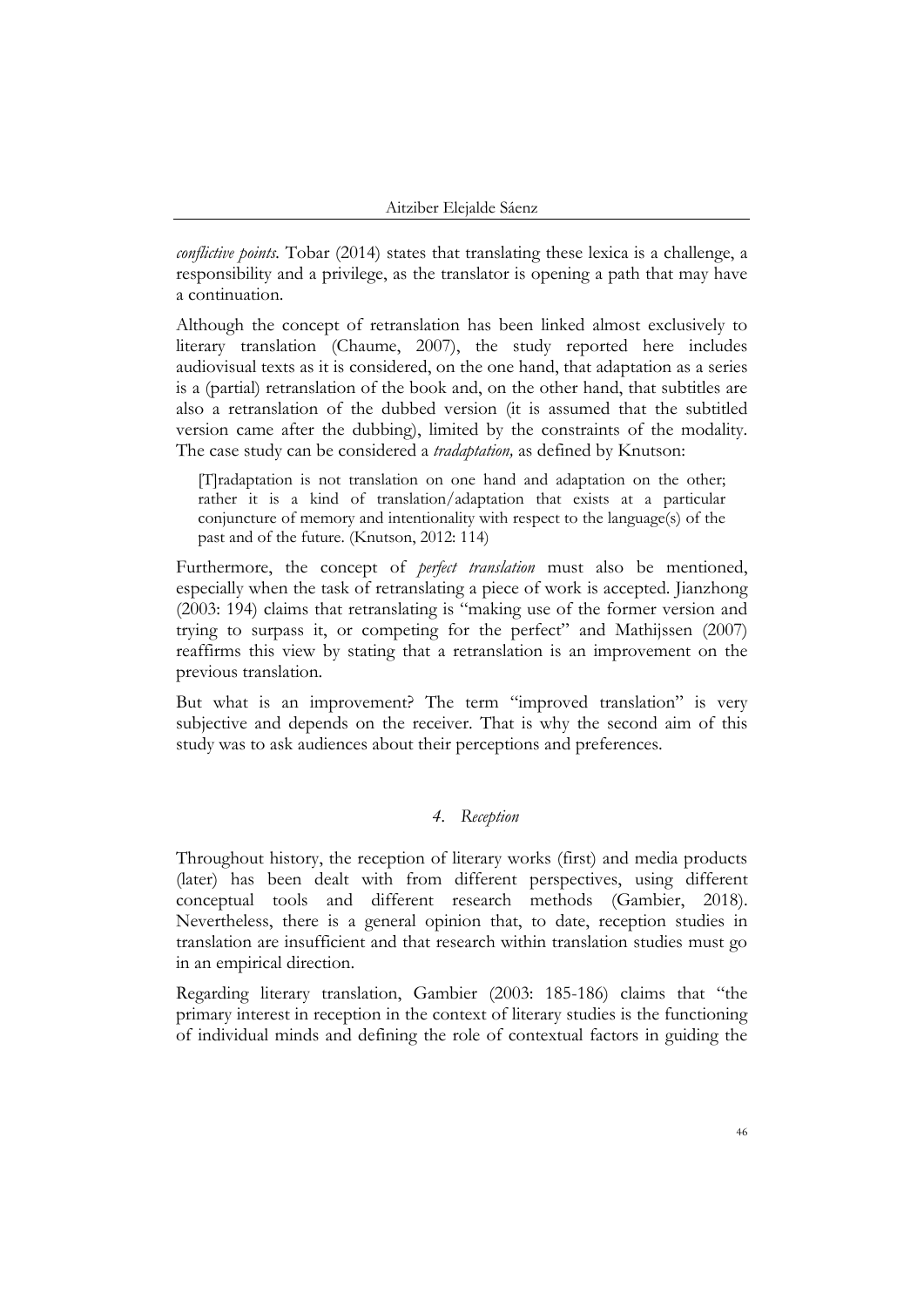reading process and interpretation". There are three concepts to be taken into account in this statement. The first, the mind, is where human beings create mental images of the things captured by the senses, in this case the reading of literary texts and their translations (Wu, 2010). A competent translator should be able to recreate the images that the source text tends to generate in the audience.

Secondly, with regard to the reading process, it is obvious that an adequate translation is one which can be read fluently and understood by its audience, so readability and reading comprehension are relevant elements (Gambier, 2018) in translation studies. In relation to SF, Korpi (2017) coined the term *generic fluency* because, assuming that linguistic characteristics (i.e. neologisms) are important as the voice of the genre, a translation is considered fluent when they are retained, that is, when they enable the translation of an SF text to be read fluently.

The last concept, interpretation, deals with the meaning that each reader gives texts. It is connected with the *horizon of knowledge* mentioned by Gambier (2018), that is, it depends on the experience of the audience. Here, it must be mentioned that when they face an SF text, audiences have certain preconceptions about what to expect, especially nowadays when the Internet and social networks have opened up the possibility of searching for information about any book or audiovisual product. That is why readers of SF anticipate words and sentences that refer to changed or alien worlds (Csicsery-Ronay, 2008). The audience is aware of the features of the genre and is usually expecting them. The same applies to a translation: the readers of the target text have expectations that are based on the characteristics of the translated text's genre (Neubert and Shreve, 1992, cited in Korpi, 2017).

Therefore, what happens when the reader encounters a neologism? According to Mukarovský (1977, cited in Albadalejo, 2008), the finding of a neologism produces a *deautomatisation*, in other words a breach in the automatisation of the usual communication with the text. This deautomatisation makes the reader focus on the element that has caused it, on the unfamiliar or unknown word, and wonder about its meaning.

Arrieta de Meza, Batista Ojeda and Meza Cepeda conducted two studies in 2007 and 2008 involving neologisms and academic papers. The aims were to measure the level of understanding among university students when they encountered new words in the material provided by their teachers and to analyse the strategies that they adopted to discover the meaning of those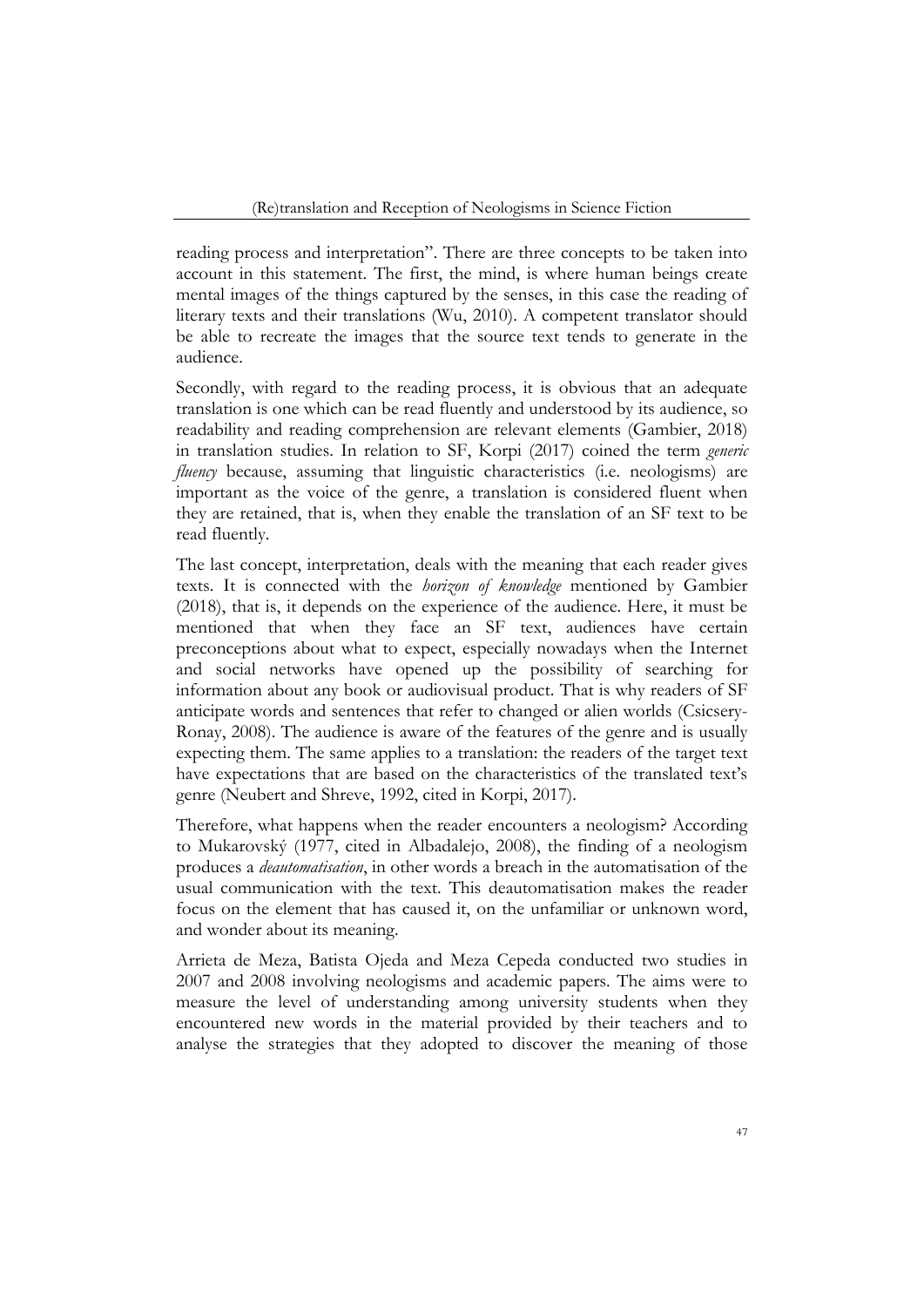words. Although these studies and the one presented in this paper are quite divergent (regarding the types of text and the audience), it can be affirmed that the act of reading is an essential tool for researchers, but there are no empirical studies involving neologisms *and* SF.

With regard to the reception of AV products, there are numerous recent empirical studies involving different modalities, especially in the field of accessibility (subtitling for the deaf and hard of hearing or audio description) and mainly in subtitling, as well as the new field opened up by the use of eyetracking technology to measure audience responses to the translation of subtitles (see the dissertation of Orrego-Carmona, 2015) or literary texts (see the dissertation of Walker, 2018). However, research on dubbing has been mostly descriptive and comparative (Di Giovanni, 2018).

The methodological proposal explained in the next section has been designed to fill the gap left by this lack of empirical studies on dubbing (not so much in subtitling) and in a genre such as SF.

# *5. Methodological proposal*

To meet the objectives set out in the Introduction, this study will be divided in two sections. First of all, a descriptive and comparative analysis of the literary texts (*Altered Carbon* and its translations, *Carbono alterado* and *Carbono modificado)* and audiovisual texts (dubbed and subtitled version) will be carried out. In order to do so, a digitalized corpus will be compiled. This will be followed by an empirical approach backed by the designing of a reception experiment.

# *5.1 Corpus compilation*

To compile the corpus, the methodology proposed follows that established by TRACE<sup>6</sup>. The first step is to create a Corpus 0 (also called Catalogue) as defined by Gutiérrez Lanza (2005: 57): "[…] se procede a la construcción de un Corpus 0/Catálogo informatizado que contenga información suficiente y

<sup>6</sup> TRACE (Traducción y Censura) is a research group composed of members of the University of León and the University of the Basque Country that analyses the translation and (self)censorship of texts from 1939 to 1985 (Gutiérrez Lanza, 2005).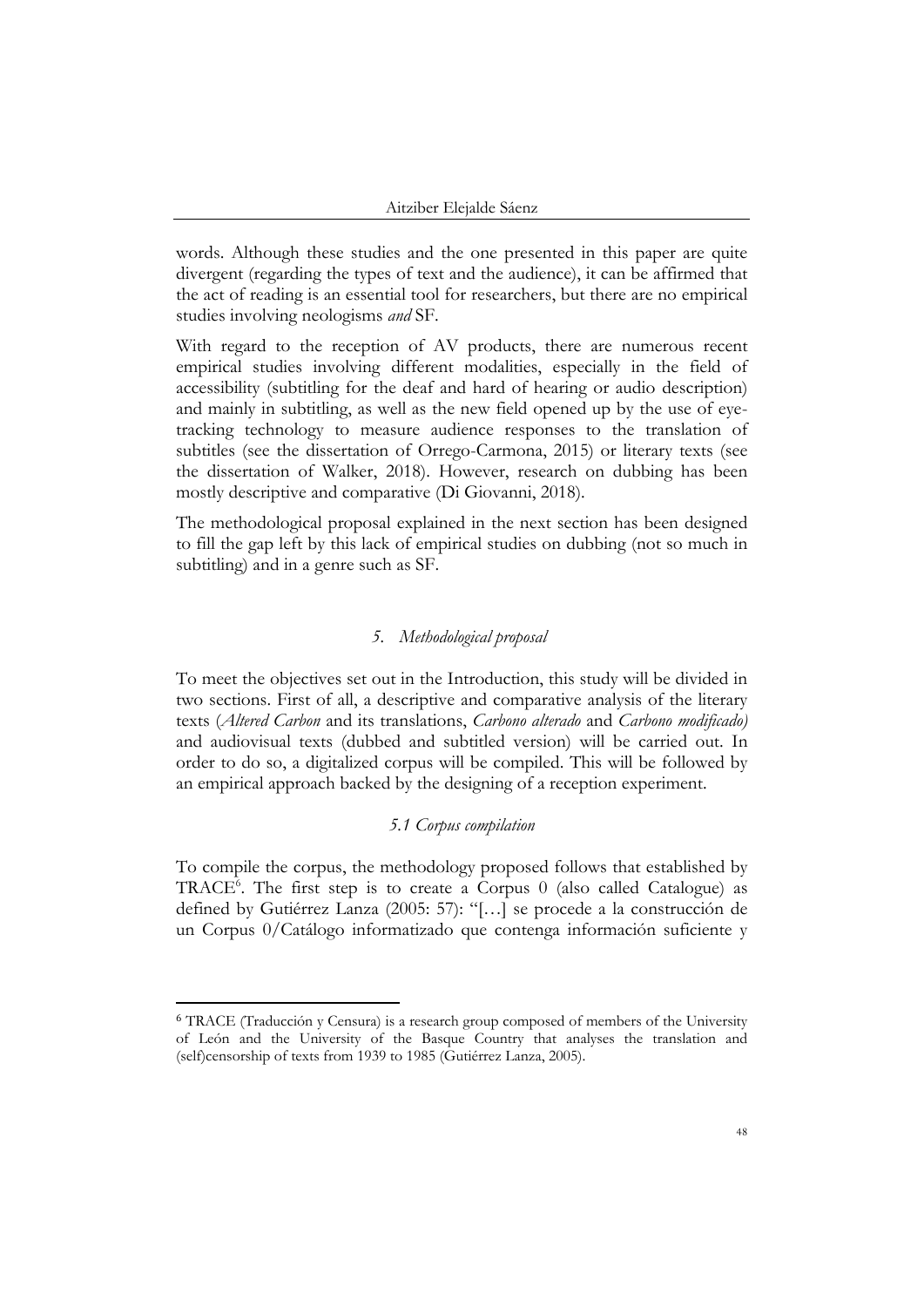necesaria para identificar los textos originales (TOs), sus respectivos textos meta (TMs)  $[\ldots]$ ".<sup>7</sup>

# *5.1.1 Corpus 0 or Catalogue*

Consequently, the Corpus 0 is created with all the potential texts to be analysed. As mentioned above, this study focuses on *Altered Carbon*, which comprises the original book in British English and two translations in Castilian Spanish. Netflix has also produced a 10-episode series, so the original script and subtitles and the dubbed version and the translated subtitles are also taken into consideration. This makes for a bilingual, parallel, unidirectional corpus.

There are no translations of the book in other varieties of Spanish and there is no audio description or subtitling for the deaf or hard of hearing in the series, so these aspects are not included in the study.

In order to create the computerised corpus, different tools have been considered. Santos da Silva and Fromm in their studies of 2012 and 2015, and Rocha, Herrera Alvarez and Orenha-Ottaiano in 2013 studied the terminology of different works of fantasy using software called WordSmithTools 5.0. For the purpose of this study, the use of that software has been rejected as the searches were based on dictionaries and grammar conformity. This means that neosemes (or content neologisms) and syntactic neologisms were left out.

As a result, TAligner<sup>8</sup> software is used in this study. This program was created by the TRACE group and was further developed within the research group TRALIMA-ITZULIK<sup>9</sup>, of which I am a member. As explained by Sanz (2018):

Se trata de un programa escrito en Java, muy intuitivo, que permite realizar la limpieza de los textos en cuestión de pocos segundos, el etiquetado de los textos a nivel de párrafo y de oración (adjudicando etiquetas para numerar cada

<sup>7</sup> Source in Spanish: "[…] a computerised Corpus 0/Catalogue is created, which includes enough necessary information to identify source texts (ST) and their respective target texts  $(TT)$  [...]" (own translation).

<sup>8</sup> For information on this software see http://www.ehu.eus/tralima/taligner.html

<sup>9</sup> TRALIMA-ITZULIK (Traducción, Literatura y Medios Audiovisuales) is a research group composed of members of the University of the Basque Country that analyses translation and cultural transfer in literature and the media.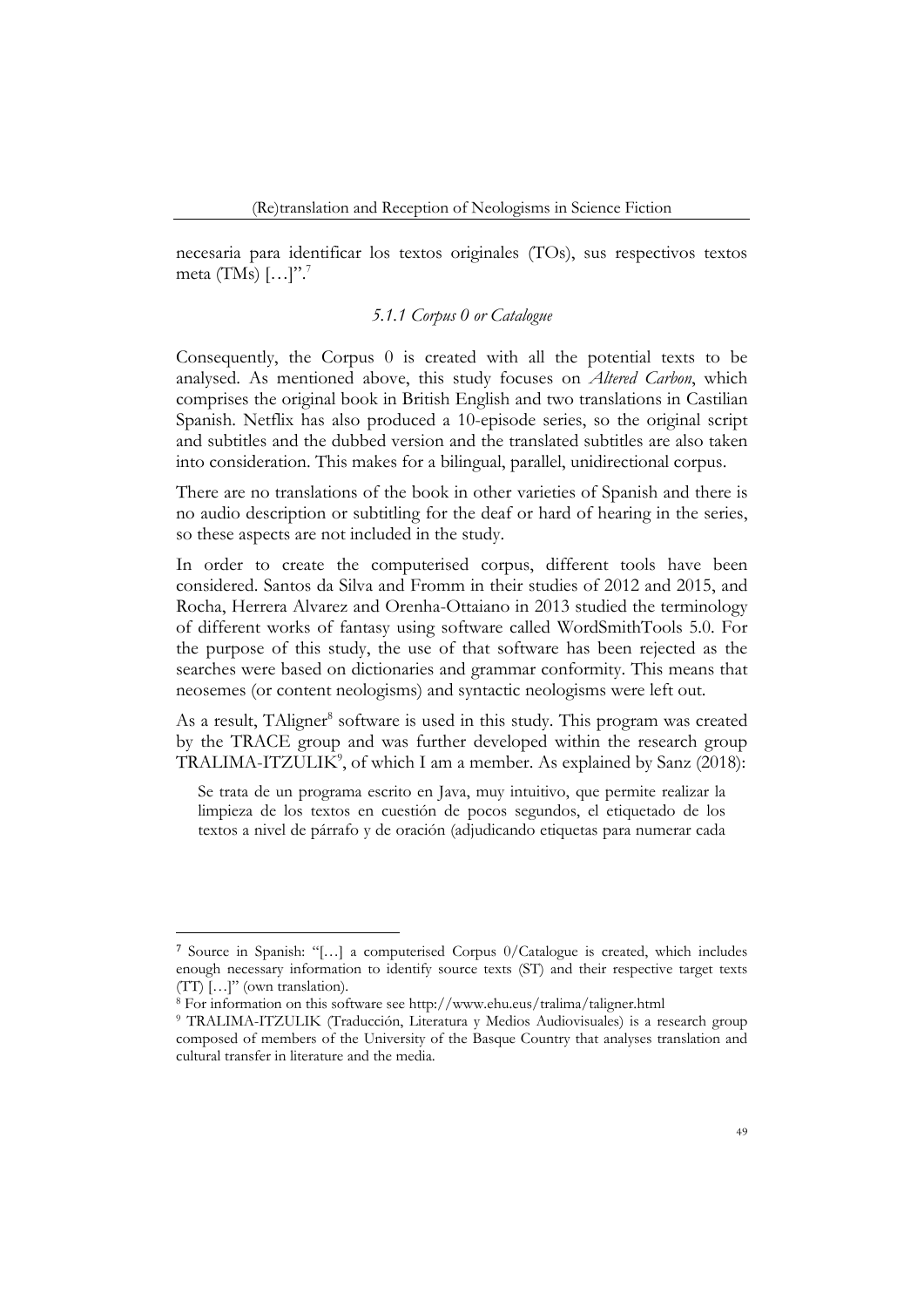oración y párrafo), y la alineación simultánea de múltiples textos. <sup>10</sup> (Sanz, 2018: 140)

| Wisner-Nemtara                                                                                                                                              |                                                                                                                                                        |                                                                                                                                                                     |
|-------------------------------------------------------------------------------------------------------------------------------------------------------------|--------------------------------------------------------------------------------------------------------------------------------------------------------|---------------------------------------------------------------------------------------------------------------------------------------------------------------------|
|                                                                                                                                                             | Des Royaux de la Constant O contenun Constant COPUS commercial                                                                                         |                                                                                                                                                                     |
| Water <sup>25</sup>                                                                                                                                         |                                                                                                                                                        |                                                                                                                                                                     |
|                                                                                                                                                             | Courses and courses a series of a course of the course of $\Lambda$ of $\Lambda$ of $\Lambda$                                                          |                                                                                                                                                                     |
| 100 - Al Celturar Goldswind - Tennissueli, N1980                                                                                                            | PL14X characterized and characterized MCR                                                                                                              | 1902/100 Househouse Librarian ADM                                                                                                                                   |
| <b>IN ALTRED CARTON</b>                                                                                                                                     | tic CARDONO ALTERADO                                                                                                                                   | <b>E CARROSO MODIFICADO</b>                                                                                                                                         |
| <b>14 KICHARD MONEAN</b>                                                                                                                                    | <b>E RICHARD MORGAN</b>                                                                                                                                | <b>EXCONDED MONOCAN</b>                                                                                                                                             |
| <b>JA PROLOCCE</b>                                                                                                                                          | B. PROLOGO.                                                                                                                                            | EL PRÓDOGO.                                                                                                                                                         |
| In Two board hefter days I with the pelling kitches and unclod one of<br>Samit's convertes, laterated to the masking nucleon and washes. Silling on had     | millons borge actes de que despustava el día, me secréter la nomina-<br>descascionado y flami na cigarette de los de Santh escachante el-              | 14 Don horas anno del antarecer estaba sentado en la astrosa cocida.<br>desperso y invitavo la chesidaria al considerato si presidentificazioni.                    |
| 10. Chemically skirt, a government the hardware on the search wooder.<br>hable site the failurals trace that regins. Sarati's Hockler & South shared people | se Desperto per modos quinecos, con noche inventant por engenagenna-<br>vice of landware colorado sobre la racia de madera motada. La probla de-       | of La questo me manimis desperto, un que, por questo vez can noche,<br>decompositions to be arrear, one in his excess the horizon in more thermatical               |
| (C) My own contributions were less soldie. The big salves Smith &<br>Wescan, and the first remaining hulkelnogen grenades. The this criminal                | 6. Mi amanento cos más modesto, ou finida de Wessen plateado y ha-<br>Objets: cuatro granados aleciadosenas que ne coedidon. Lo fina linea-            | 67. Ná contribución en menos sotá la gran Smith & Wesson platouda y las-<br>custo grandas alcohógenas que nos quedaban. Las finas lineas carmes).                   |
| In Active the distant manafillie masks and I heard in The International and<br>of retarbladge on the thirds of the early.                                   | le Rese al dorezo lajaro del torbellon male oldas las cuchillas cicatarossi<br>one heading in norise.                                                  | annab chronic obliderate is lo in transferred and the series observed all all<br>ather que constituí a necho.                                                       |
| 14. I stabbed out the currents, residy expresses of with proof." and went-<br>through to the bedroom, Small was sleeping, an amendity of                    | 84. Apapa el esparallo esa, cierta perplopitad y eno despi a la habitación.<br>Santa cutaba demonstro, un comunto de pareia de baja frecuencia bajo la | 50 Unitstate discrepationally continues research content of contentials when three-<br>al demonstrato, funda construidormeda, se pacingo cha em persuato de cradas- |
| 51 What's you looking at? Vaice hasks with the residue of sizes.                                                                                            | the close estas ministro? pregnato con la voz en respectiva por el suelo.                                                                              | off. "Qué miras? preganó con vez sofolierta.                                                                                                                        |
| 104: Lamündia Intia.                                                                                                                                        | <b>The Scene:</b>                                                                                                                                      | the Pakesk and less against                                                                                                                                         |
| THE Treat give me that shift. Tell me what you're looking all?                                                                                              | His - Vance, no rodas. Denn que catalen manado.                                                                                                        | The «Deale de grapellesca y designation manager,                                                                                                                    |

Figure 1. Alignment of literary texts in TAligner

# *5.1.2 Corpus 1*

After the catalogue is created the second task is to pick passages that will serve to test one's hypothesis (Tymoczko, 2002). For this study, the analysis focuses on the fragments of the different ST and TT that contain neologisms.

TAligner enables users to introduce different marks and notes in the alignment which are then used to highlight the neologisms in all the texts. Once neologisms are detected a note is attached to each one adding information about the technique used to create it (in the case of the STs) and to translate it (in the case of the TTs). This is a manual, very timeconsuming task, but it is crucial as when the corpus is consulted later it is then possible to apply a filter and visualise segments depending on the type of neologism. Furthermore, the software provides quantitative information about the notes and segments filtered. This way it is possible to select the

<sup>10</sup> Source in Spanish: "It is a highly intuitive Java based software that cleans texts in a few seconds, tags texts at paragraph and sentence level —assigning numbers to each sentence or paragraph— and aligns many texts simultaneously" (own translation).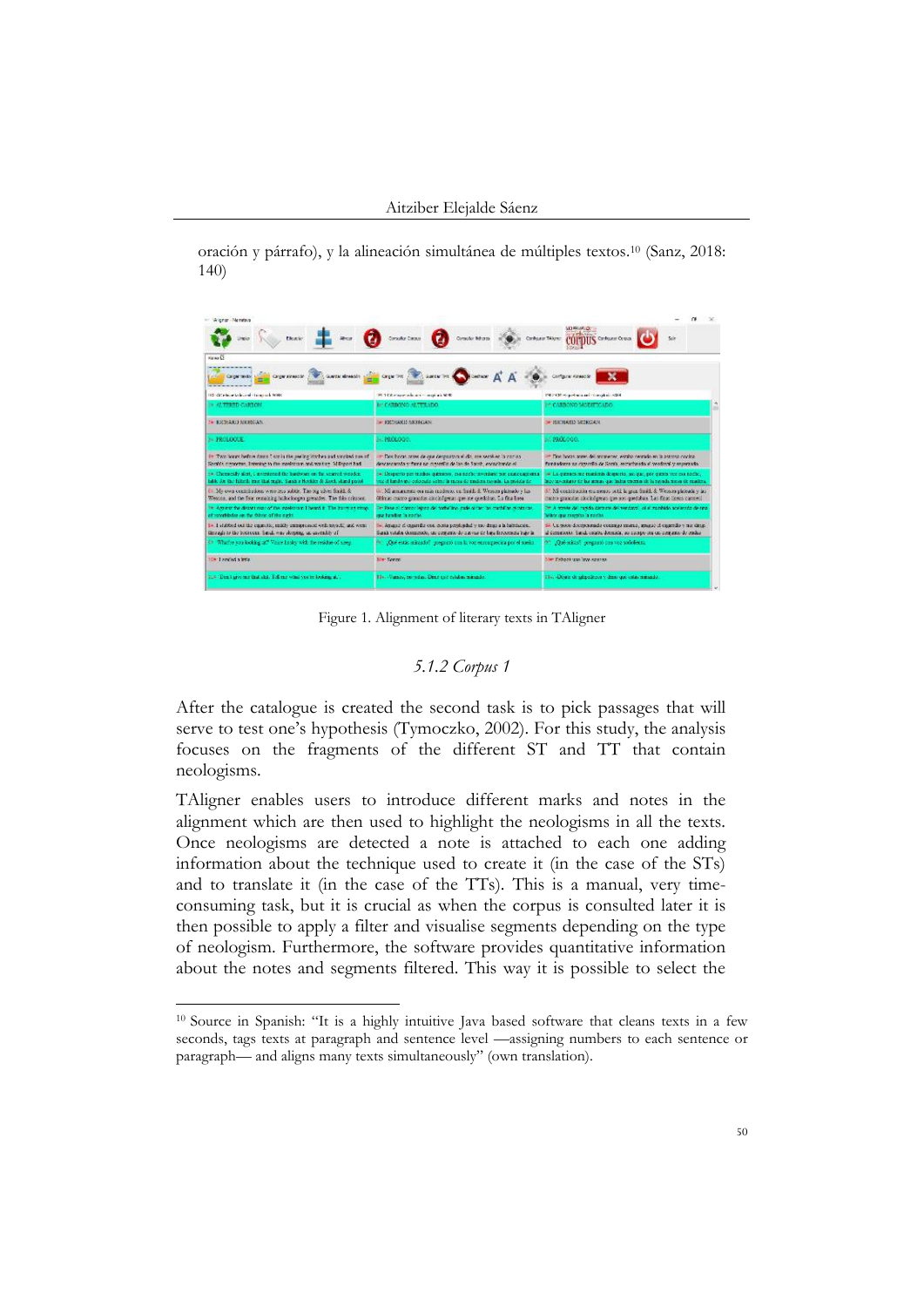passages of the literary and audiovisual translations that are to be used in the subsequent reception experiment.

#### *5.2 Reception experiment*

The reception experiment proposed will consist of two parts. First of all, participants will have to fill in a sociological questionnaire to determine their profile and then they will read extracts from the translated books and watch clips from the series (in the dubbed version or in the original version with Spanish subtitles), after which they must complete a test.

## *5.2.1 Selection of participants*

This experiment will be open to anyone willing to participate, not only SF fans (i.e. those who usually buy SF products) but also anyone else who may be exploring this genre for the first time. There will be no limitations on the number of participants, as for the results to be representative a big number of participants will be needed. The only requirement is that respondents must be over 18 years old, due to legal issues.

## *5.2.2 Materials and instruments*

The entire experiment will be web-based. The platform selected to create the questionnaire is Encuesta Fácil, as it offers all the functionalities needed, such as many different types of questions, the possibility of adding images and videos, the creation of results reports with graphs, design customisation and much more. This user-friendly tool creates a link to the questionnaire that will be used to spread it through social networks so as to reach a wider audience.

#### *5.2.3 Sociological questionnaire*

This is the first part of the experiment. The participants will be anonymous, but some sociological information is necessary for pertinent conclusions to be drawn. Participants must state their age, level of education, nationality, mother tongue and knowledge of different languages. They will also be asked if they are habitual readers (or fans) of SF and if they have read any of the novels or watched the series being researched. Apart from that, they will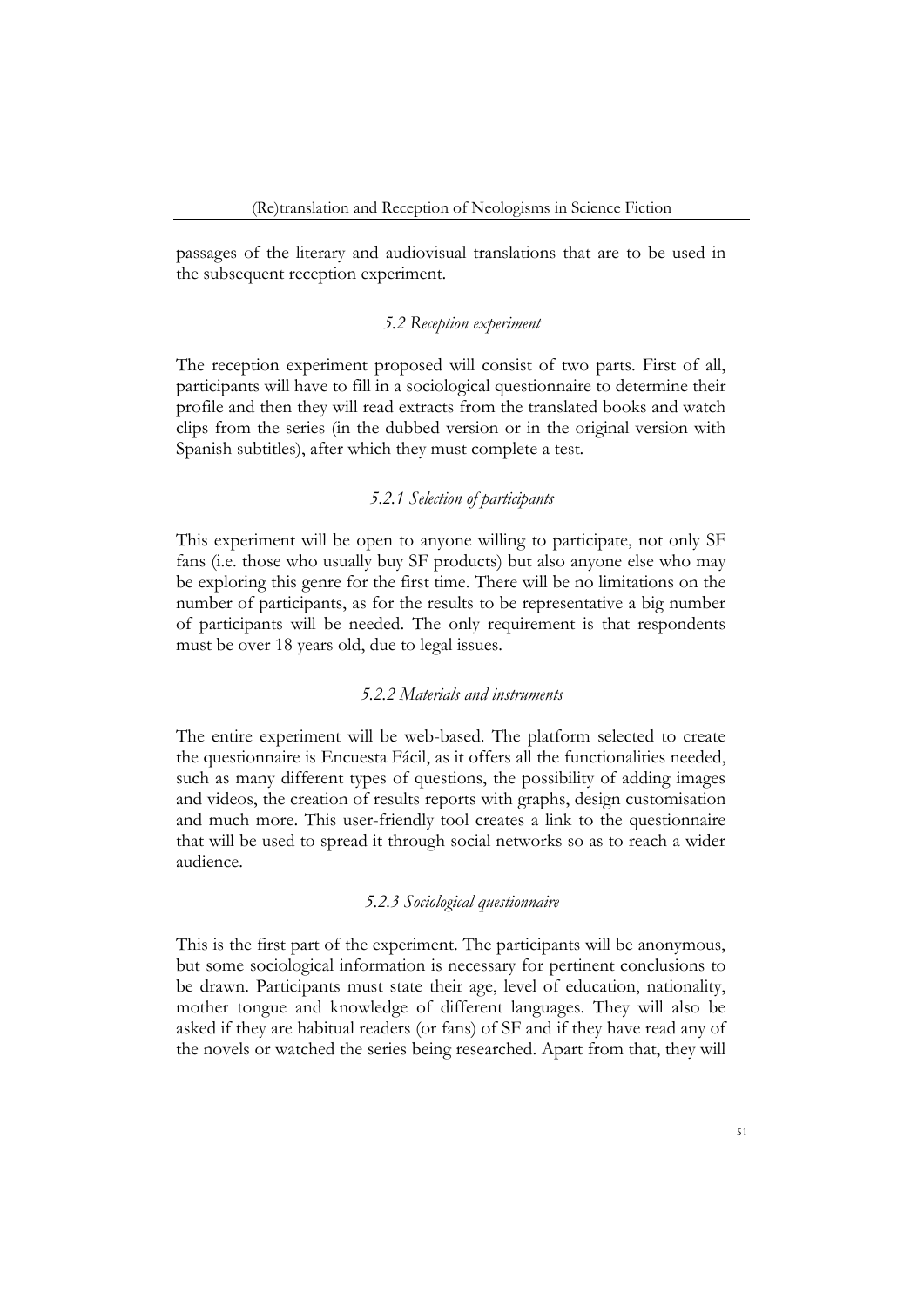be asked to say whether they usually read books or watch audiovisual products in the original language or the translated versions (with or without subtitles). To finish with, they will be asked whether they have any training related to translation.

# *5.2.4 Test*

The second part of the experiment will consist of two different tests. In fact, the questions will be the same, but in a different order. Some participants will start by reading various extracts from the translated novels and will finish by watching the corresponding scenes of the series (the dubbed version and the original version with subtitles) and others will start with the audiovisual part and finish with the literary one. Which test participants will take will depend on the last number of their ID cards. Those with even numbers (0, 2, 4, 6 and 8) will start with the literary part and those with odd numbers (1, 3, 5, 7 and 9) will start with the audiovisual part. This guarantees that both tests get a similar number of participants. This decision has been made so as to avoid starting always with the same part (literary or audiovisual), which could affect the reception of the other. The figure below outlines the structure of the experiment.



Figure 2. Structure of the reception experiment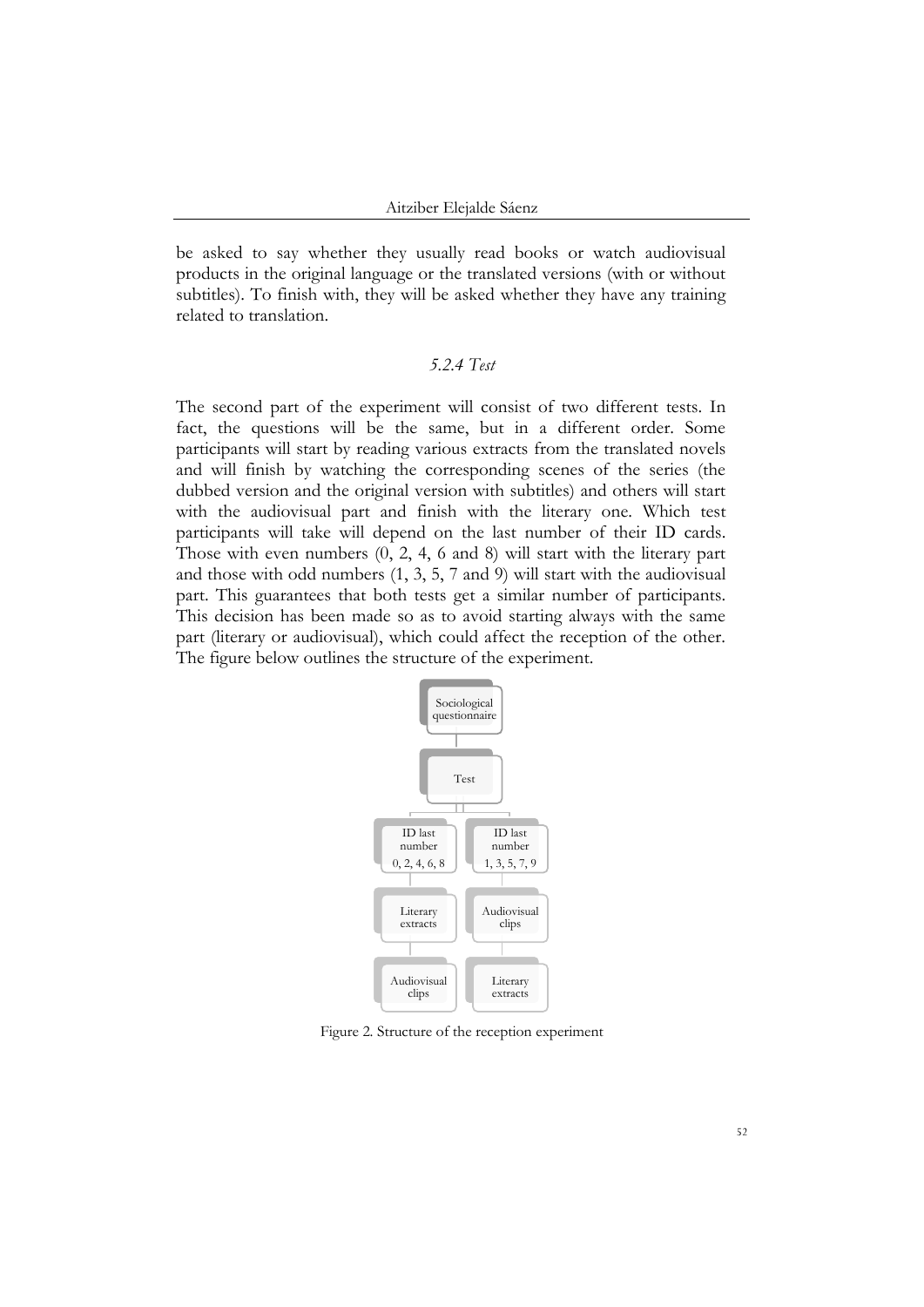In the literary part of the test, participants will read extracts from the two different translations that contain neologisms. The order of the extracts will be randomised to avoid the reading of the first translation influencing the second. After reading, the participants will be asked which translated neologisms they liked the most and to write down what concept, in their opinion, is represented by the neologism. Then they will get an explanation of its meaning (provided by myself) and will be asked again which they liked the most. This way it is possible to see whether knowing the meaning may alter their preferences. Finally, they will be asked which translation conveys the meaning better.



Figure 3. Structure of the literary part of the test

In the audiovisual part of the test, participants will watch short clips from the series that contain neologisms. They will watch the dubbed version and the subtitled version in a randomised way, again to avoid one version influencing the other. After watching each clip, they will be asked to select an option on a 4-point Likert scale. This way the scale does not include a neutral option, which seems to force the respondents to make a choice (Trochim, 2006). They will have to decide the extent to which the neologism is understood in the clip.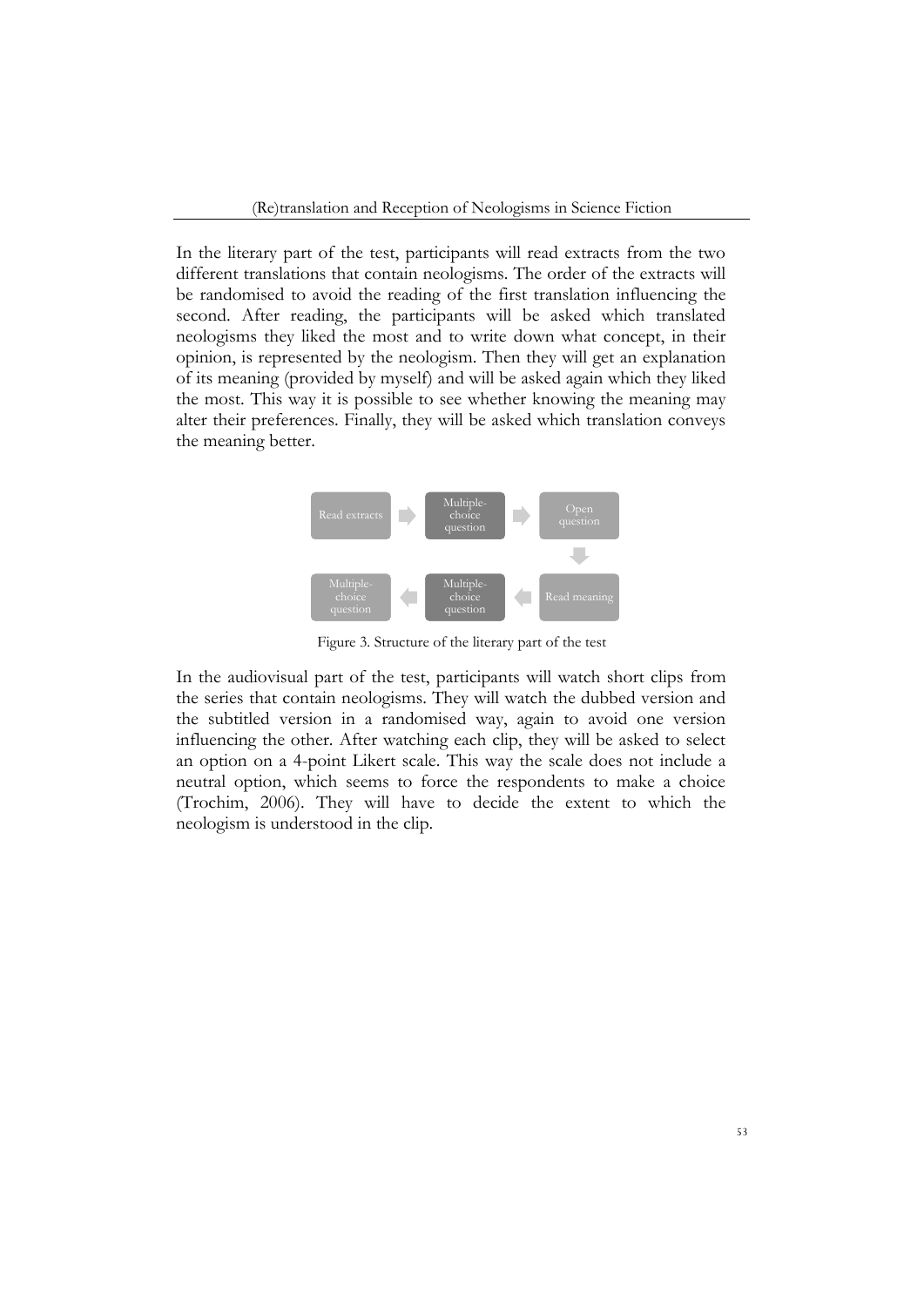

Figure 4. Structure of the audiovisual part of the test

# *5.2.5 Results*

After all the answers are collected and analysed, it will be possible to determine whether the translation technique employed in the neologisms affects their comprehension by the audience and whether the audience has a preference for any specific technique. It will also be possible to see whether the image of the audiovisual product helps the audience to understand the new words better. Thanks to the data collected through the sociological questionnaire, it will be possible to see whether there are any variations in comprehension or preferences among respondents of different ages, levels of studies, reading habits or levels of affinity with the genre, among other aspects.

## *6. Conclusions*

This paper briefly introduces the genre of SF, its history and characteristics, with special attention to neologisms. As mentioned above, neologisms are one of the main features of SF and audiences expect to find them when they immerse themselves in a work from this genre. Retranslating SF novels is not very common, but the work studied here, *Altered Carbon*, is an example of active retranslation. As such, it can be used to analyse the different techniques employed to translate new words and concepts.

Translation Studies are more and more concerned about reception and the audience of target texts. Therefore, research in translation is changing its direction. The combination of literary and audiovisual translation presents a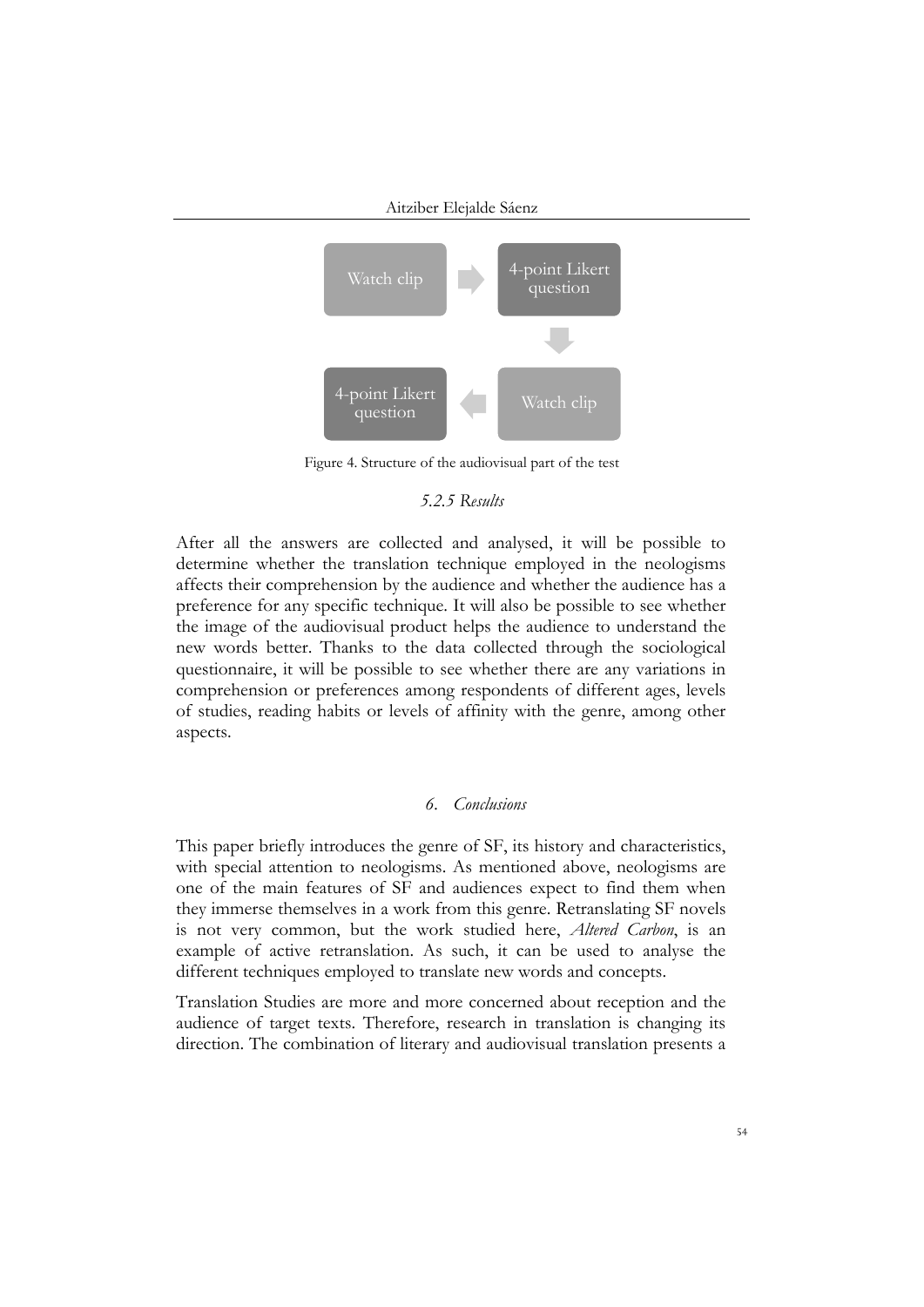new approach and adds innovation to the field of Reception Studies. After consulting new tendencies and confirming that there are no previous studies on the reception of science-fictional neologies, I introduce a methodological proposal here for studying the level of comprehension by and acceptability to audiences, which is something that could be taken into account by translators when tackling works in this genre.

It has to be admitted that this study has also its limitations, but those limitations may open up new lines of research. For instance, this study focuses only on the Spanish audience, but a comparison with the Englishspeaking audience may also be of interest. On the other hand, the methodology proposed could be replicated to analyse other aspects such as humour or cultural references.

The imagination of authors has no limits and the resources of translators must also be unlimited. Without translators, we could miss the nuances of the original language; again, their work is essential in the new Golden Age of SF in Spanish culture.

## *References*

- Albadalejo, T. (2008) 'Imaginar la realidad, imaginar las palabras: 'Anacronópete'/'Time machine'.' *In* Vilches Vivancos, F. (coord.) *Creación neológica y la sociedad de la imaginación*. Madrid: Dykinson, pp. 15-36.
- *Altered Carbon*. (2018) Created by Laeta Kalogridis [Online] Available through Netflix. [Accessed on 15th October 2019]
- Arrieta de Meza, B., Batista Ojeda, J. and Meza Cepeda, R. (2007) 'Neologismos y comprensión lectora en estudiantes universitarios. Caso: licenciatura en matemática.' *Lingua Americana*, 11(20) pp. 105-116.
- Arrieta de Meza, B., Meza Cepeda, R. D. and Batista Ojeda, J. (2008) 'Interferencia de los neologismos en la comprensión lectora de textos académicos.' *Laurus. Revista de Educación*, 14(28) pp. 35-53.
- Barceló, M. (2015) *Ciencia ficción: Nueva guía de lectura*. Barcelona: Nova.
- Berman, A. (1990) 'La Retraduction comme espace de la traduction.' *Palimpsestes,* XIII(4) pp. 1-7.
- Cabré Castellví, M. T. (2006) 'La clasificación de neologismos: una tarea compleja.' *Alfa: Revista de Lingüística,* 50(2), pp. 229-250.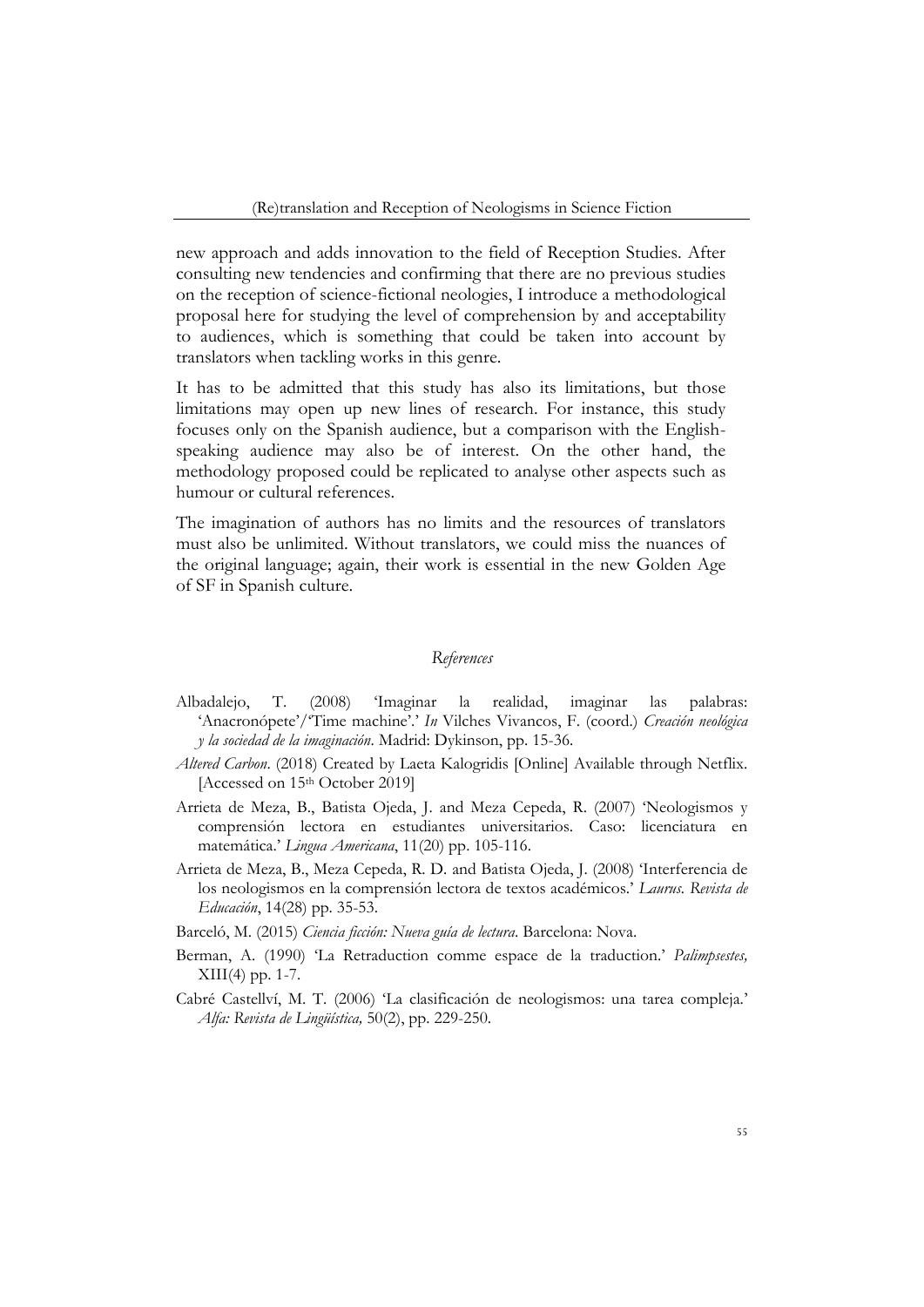- Card, O. S. (2013) *Cómo escribir ciencia-ficción y fantasía*. Translated by J. Díez. Madrid: Alamut.
- Chaume Varela, F. (2007) 'La retraducción de textos audiovisuales: razones y repercusiones traductológicas.' *In* Zaro Vera, J. J. and Ruiz Noguera, F. (eds.) *Retraducir. Una nueva mirada. La retraducción de textos literarios y audiovisuales*. Málaga: Miguel Gómez Ediciones, pp. 49-63.
- Chaume Varela, F. (2018) 'Is audiovisual translation putting the concept of translation up against the ropes?' *JoSTrans: The Journal of Specialised Translation,* 30 pp. 84-104.
- Clute, J and Nicholls, P. (2020) *The Encyclopedia of Science Fiction*. [Online] [Accessed on 13th June 2020] http://www.sf-encyclopedia.com/
- Csicsery-Ronay, I. (2008) *The Seven Beauties of Science Fiction*. Connecticut: Wesleyan University Press.
- Di Giovanni, E. (2018) 'Dubbing, perception and reception.' *In* Di Giovanni, E. and Gambier, Y. (eds.) *Reception Studies and Audiovisual Translation*. Amsterdam/Philadelphia: John Benjamins, pp. 159-177.
- Díaz Hormigo, M. T. (2007) 'Aproximación lingüística a la neología léxica.' *In* Martín Camacho, J. C. and Rodríguez Ponce, M. I. (eds.) *Morfología: investigación, docencia, aplicaciones. Actas del II Encuentro de Morfología: Investigación y Docencia*. Cáceres: Universidad de Extremadura, pp. 33-54.
- Fromm, G. and Santos da Silva, F. (2015) 'Neologismos e modalidades de tradução em um corpus de ficção-científica.' *In* Viana, V. and Ortweiler Tagnin, S. E. (org.) *Corpora na Tradução*. São Paulo: Hub Editorial, pp. 131-147.
- Galán Rodríguez, C. (2008) 'Imaginando el futuro: folias lingüísticas y alienígenas fieramente humanos.' *In* Vilches Vivancos, F. (coord.) *Creación neológica y la sociedad de la imaginación.* Madrid: Dykinson, pp. 86-121.
- Gambier, Y. (1994) 'La Retraduction, retour et détour.' *Meta*, 39(3) pp. 413-417.
- Gambier, Y. (2003) 'Screen Transadaptation: Perception and Reception.' *The Translator,* 9(2) pp. 171-189.
- Gambier, Y. (2018) 'Translation studies, audiovisual translation and reception.' *In* Di Giovani, E. and Gambier, Y. (eds.) *Reception Studies and Audiovisual Translation*. Amsterdam/Philadelphia: John Benjamins, pp. 43-66.
- Gutiérrez Lanza, C. (2005) 'La labor del equipo TRACE: metodología descriptiva de la censura en traducción.' *In* Merino, R., Santamaría, J. M. and Pajares, E. (eds.) *Trasvases culturales: literatura, cine, traducción 4*. Bilbao: Servicio Editorial de la Universidad del País Vasco, pp. 54-64.
- Hurtado Albir, A. (2016) *Traducción y Traductología: introducción a la traductología*. Madrid: Cátedra.
- Jianzhong, X. (2003) 'Retranslation: Necessary or Unnecessary.' *Babel,* 49(3) pp. 193- 202.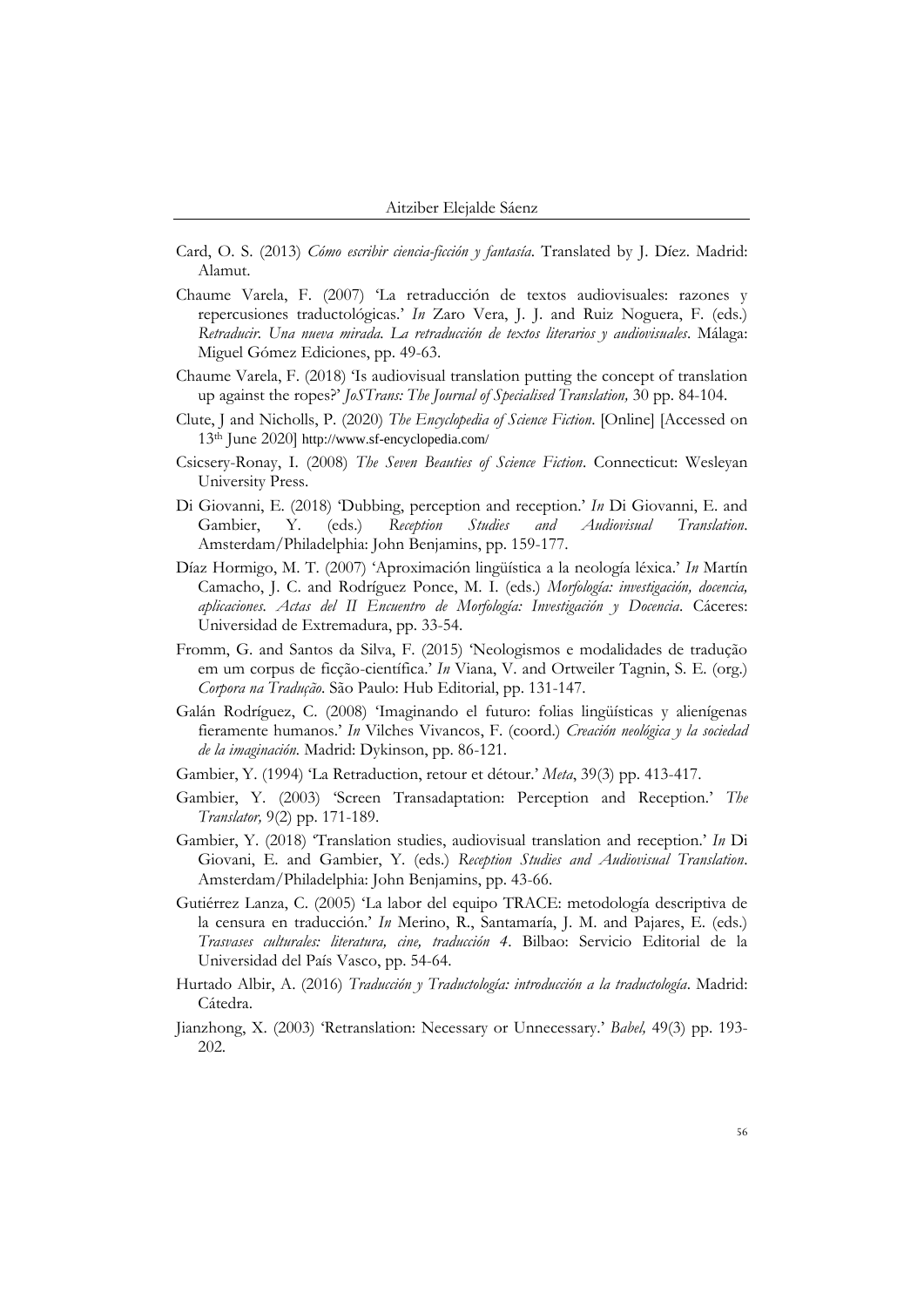- Knutson, S. (2012) 'Tradaptation dans le sense Québécois: A Word for the future.' *In* Raw, L. (ed.) *Translation, Adaptation, Transformation*. London: Bloomsbury, pp. 112- 122.
- Korpi, S. (2017) 'Neologies as the Voice of Science Fiction in Translation: The Quest for Generic Fluency.' *In* Keng, N., Nuopponen, A. and Rellstab, D. (eds.) *Voices. VAKKI-symposium XXXVII. Vaasa 9-10.2.2017, VAKKI Publications 8*, pp. 88-99.
- López-Pellisa, T. (2018) *Historia de la ciencia ficción en la cultura española*. Madrid: Iberoamericana.
- MacLean, H. (1997) 'Translating Science Fiction: A Case Study.' *The ATA Chronicle*, 26(2) pp. 13-17.
- Martín Camacho, J. C. (2007) 'Rasgos distintivos y no distintivos de la morfología del léxico científico-técnico.' *In* Martín Camacho, J. C. and Rodríguez Ponce, M. I. (eds.) *Morfología: investigación, docencia, aplicaciones. Actas del II Encuentro de Morfología: Investigación y Docencia*. Cáceres: Universidad de Extremadura, pp. 105-116.
- Martín Rodríguez, M. (2018) 'Narrativa 1900-1953.' *In* López-Pellisa, T. (ed.) *Historia de la ciencia ficción en la cultura española*. Madrid: Iberoamericana, pp. 71-122.
- Martínez de Sousa, J. (2002) 'Neologismos en el Diccionario de la Academia (edición del 2001).' *In* Hernúñez, P. and González, L. (coord.) *El español, lengua de traducción. Actas del I Congreso Internacional*. Almagro: Comisión Europea/Agencia EFE, pp. 175-185.
- Mathijssen, J. W. (2007) *The Breach and the Observance. Theatre Retranslation as a strategy of artistic differentiation, with special reference to retranslations of Shakespeare's Hamlet (1777- 2001)*. Unpublished doctoral dissertation, Utrecht University.
- Morgan, R. (2001) *Altered Carbon*. London: Gollancz.
- Morgan, R. (2005) *Carbono alterado*. Translated by M. Tombetta and E. Gutiérrez. Barcelona: Minotauro.
- Morgan, R. (2016) *Carbono modificado*. Translated by J. Barranquero. Barcelona: Gigamesh.
- Orrego-Carmona, D. (2015) *The reception of (non)professional subtitling.* Unpublished doctoral dissertation, Universitat Rovira i Virgili.
- Pym, A. (1998) *Method in Translation History*. Manchester: St. Jerome Press.
- Roberts, A. (2006) *The History of Science Fiction*. London: Palgrave Macmillan.
- Rocha, C. F., Herrera Alvarez, R. G. and Orenha-Ottaiano, A. (2013) 'O fantástico traduzido: uma análise baseada em corpus paralelo e reflexões para uma pedagogía da tradução.' *Desenredo. Revista de Programa de Pós-Graduação em Letras da Universidade de Passo Fundo*, 9(1) pp. 125-142.
- Sánchez Iglesias, J. J. (2013) 'Evaluación y retraducción: en torno al envejecimiento de las traducciones.' *In* Ladrón de Guevara Mellado, P. L., Hernández González, M.